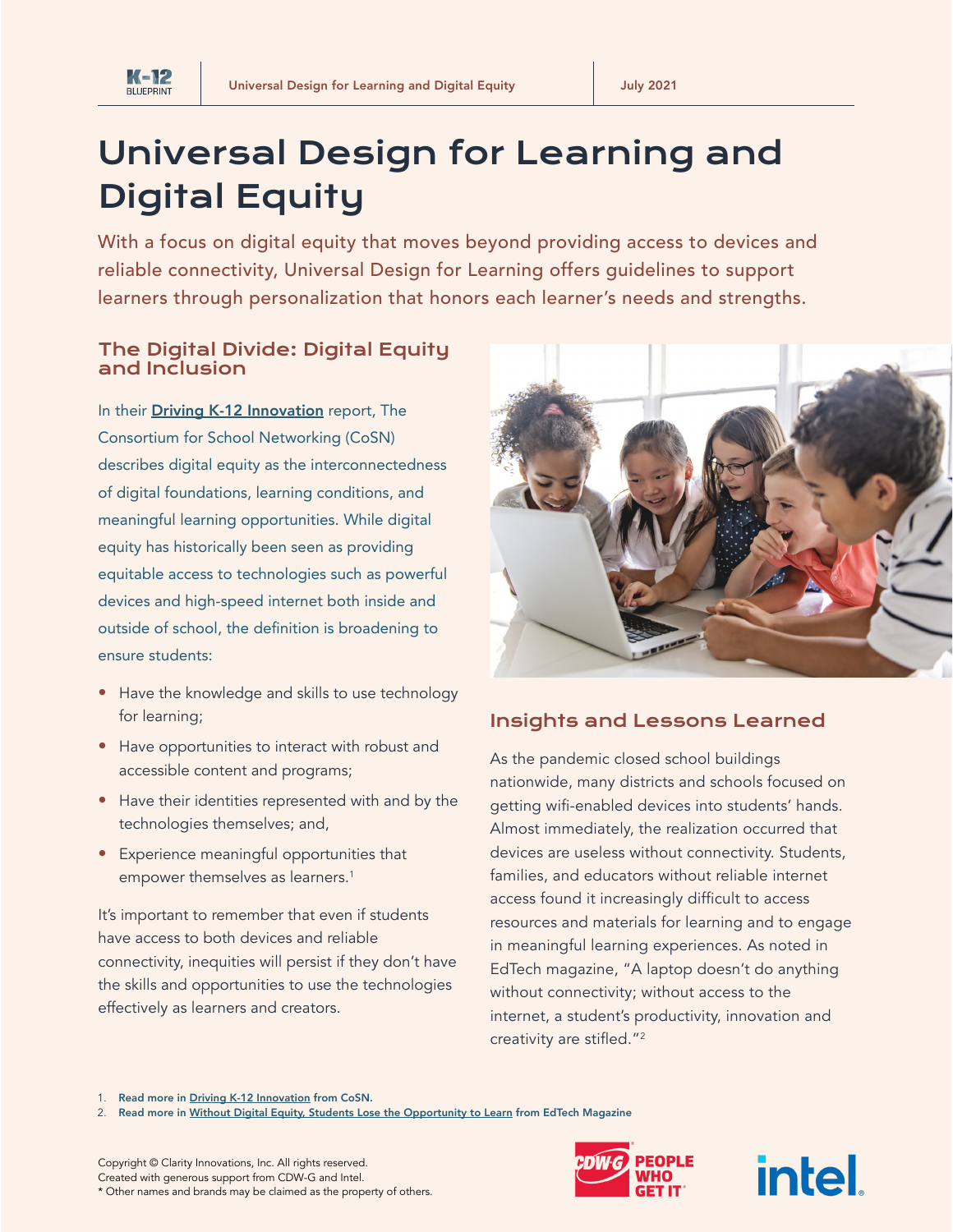

As districts and schools worked to creatively solve problems and innovate in order to provide connectivity for students, families, and educators, digital equity became top of mind. Even with hotspots and powerful devices, students still struggled to connect with content, educators, and each other. Technology was largely seen as simply a tool or a vehicle to deliver content, while a focus on digital equity challenges people to rethink this vehicle as a way to nurture students' identities, voices, autonomy, and creativity.

These insights into how technologies are viewed and used with intentionality are leading districts and schools to provide students with personalized learning experiences; those with all aspects of learning being driven by each student's needs.

Learner variability is "a recognition that all students differ, and that these differences matter for learning. If you start with the assumption that there is variability among each learner, different decisions are made on how to create optimal environments and opportunities to support their learning."<sup>3</sup>



"Not only do students need equitable access, but they also require equitable opportunity to develop as expert learners."<sup>4</sup>

# Opportunities to Grow

- Instead of returning to the pre-pandemic learning model, leverage the creativity, innovation, and problem-solving that educators are using to capitalize on the skills students have acquired, including those beyond content knowledge.
- Educators can use guidelines, like *Universal* [Design for Learning](https://www.novakeducation.com/hubfs/UDL_ImplementationRubric_MelissaToland.pdf) (UDL), to design learning experiences where students direct their learning in ways that honor the variability [of learners'](https://digitalpromise.org/wp-content/uploads/2018/06/Learner-Variability-Is-The-Rule.pdf) needs and strengths including pace, pathways, strategies and how they demonstrate knowledge/skills.
- With digital equity adding emphasis on supporting all learners to use tools to develop important skills, UDL can help students **develop** [as expert learners](https://www.novakeducation.com/hubfs/Resources/UDL_FlowChart.pdf).
- Districts and schools can utilize funding sources to engage in long-term strategic planning. ESSER funding can help support and create sustainable programs for the next 3-5 years and beyond.

3. Read more in [Learner Variability Is the Rule, Not the Exception](https://digitalpromise.org/wp-content/uploads/2018/06/Learner-Variability-Is-The-Rule.pdf) from Digital Promise

4. Read more in [Universal Design for Learning as a Framework for Digital Equity](https://www.gettingsmart.com/2019/10/universal-design-for-learning-as-a-framework-for-digital-equity/) from Getting Smart

Copyright © Clarity Innovations, Inc. All rights reserved. Created with generous support from CDW-G and Intel. \* Other names and brands may be claimed as the property of others.



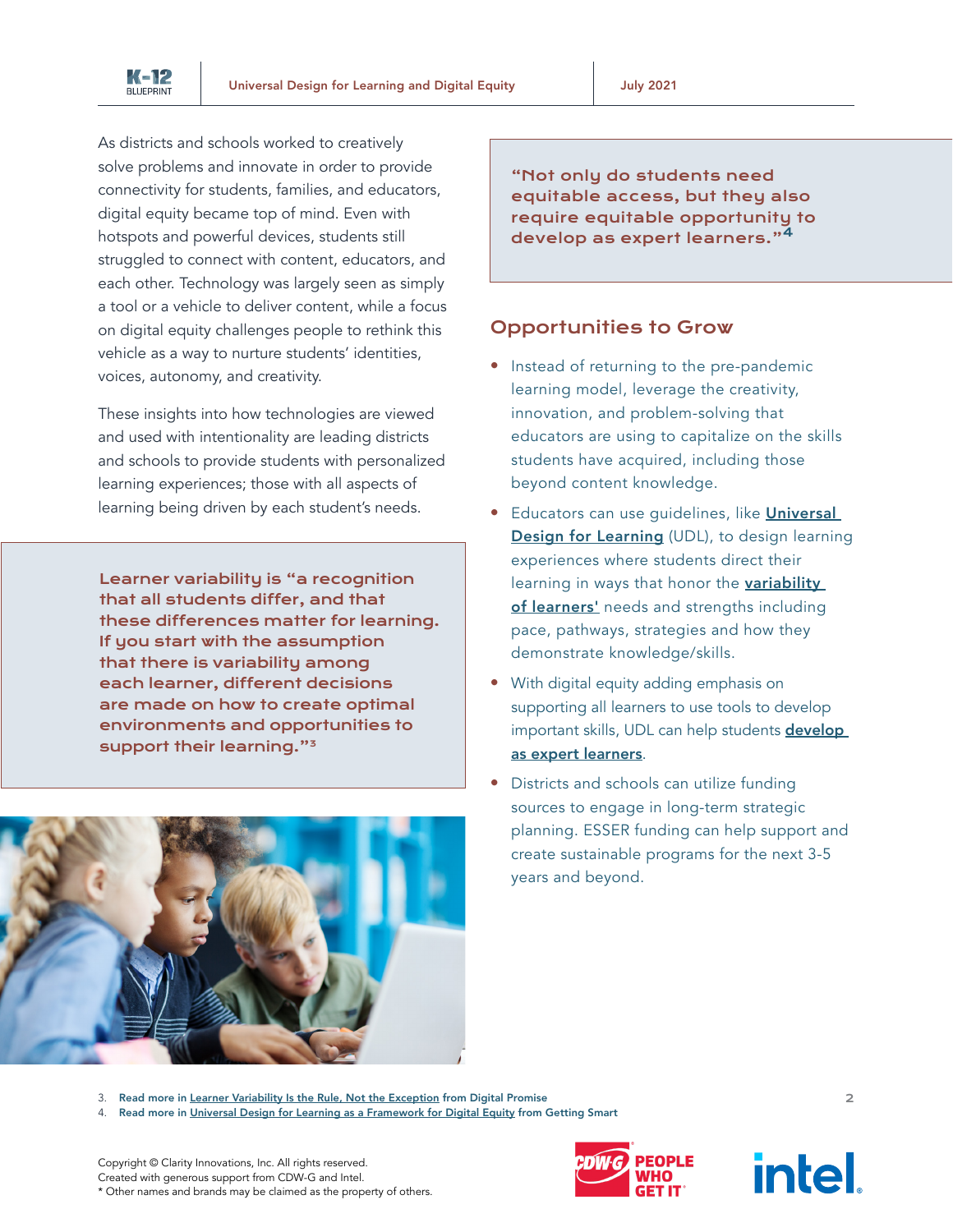

# What is Universal Design for Learning?

# Framework

[Universal design for learning](https://udlguidelines.cast.org/) (UDL) is a framework of guidelines for designing learning experiences so students have options for how they learn, what materials they use, and how they demonstrate their learning. UDL focuses on

- Engagement (Why)
- Representation (What)
- Action and expression (How)

providing multiple means of:

The UDL guidelines address the why, what, and how of learning and strive to support expert learners who are purposeful and motivated, resourceful and knowledgeable, and strategic and goal directed. UDL views learner variability as the rule, not the exception; an opportunity to explore differences within students.

"When implemented with a lens of equity, the framework has the potential to eliminate opportunity gaps that exclude many learners, especially those who have been historically marginalized. If we want all students to have equal opportunities to learn, we have to be incredibly purposeful, proactive, and flexible. UDL creates a learning environment that is the least restrictive and most culturally responsive, trauma-informed environment for all students."<sup>5</sup>

# The Why, What, and How of UDL

#### The why (affective networks)

Learners differ in the ways in which they can be engaged or motivated to learn as different tools, topics, and strategies engage and inspire students in different ways.

Action: Provide options for students to build interest and commitment in learning.

#### Focus on:

- Building interest by sparking excitement and curiosity for learning;
- Sustaining effort by tackling challenges with focus and determination; and,
- Using self-regulation to harness the power of emotions and motivation in learning.

### The what (recognition networks)

Learners differ in how they perceive and comprehend information that is presented to them as they have different background information, funds of knowledge, and access to the same language.

Action: Since learning (and its transfer) occurs when multiple representations are used, allow students to make connections within, as well as between, concepts.

#### Focus on:

• Providing multiple modes of perception with flexible content that doesn't depend on a single sense;